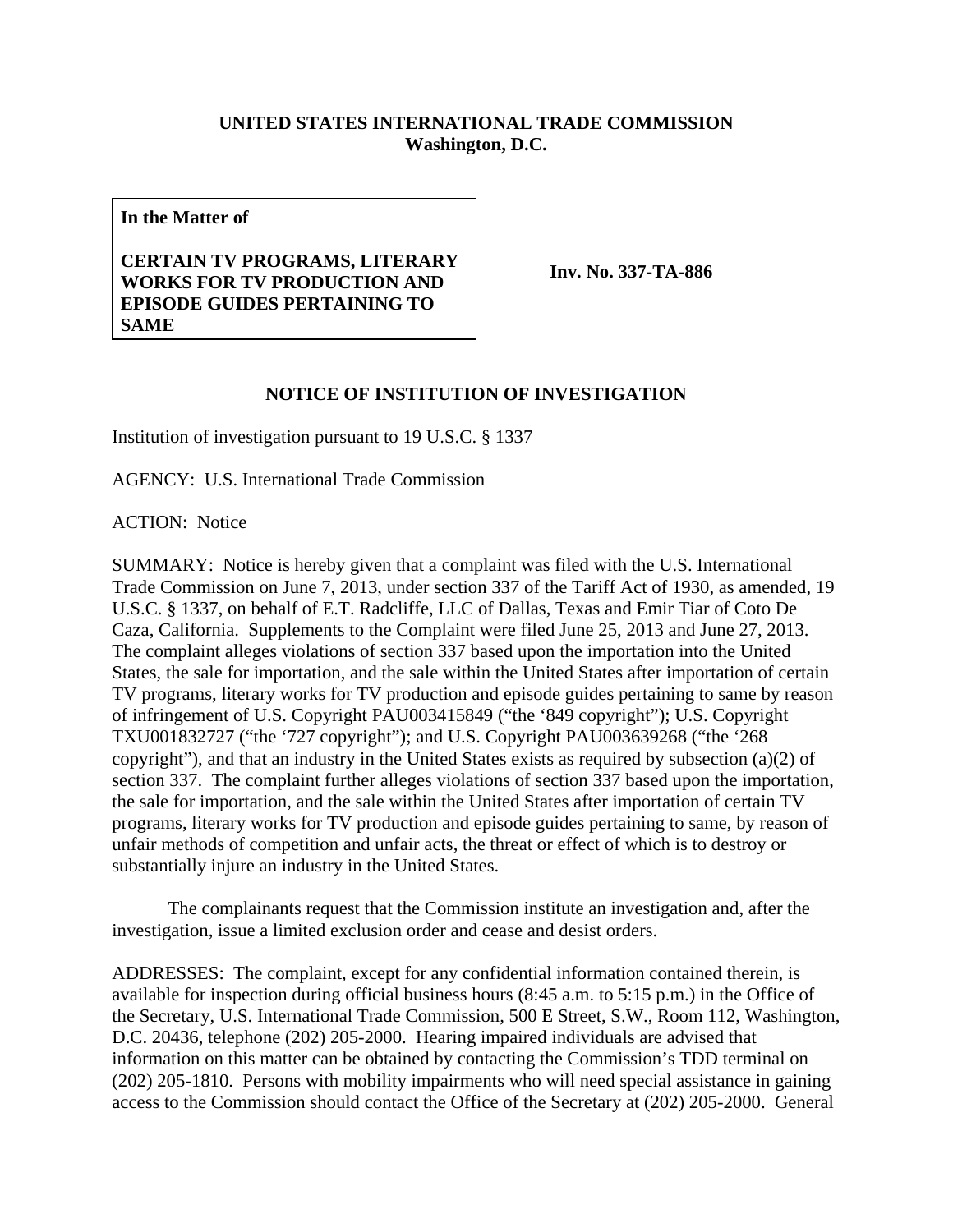information concerning the Commission may also be obtained by accessing its internet server at http://www.usitc.gov. The public record for this investigation may be viewed on the Commission's electronic docket (EDIS) at http://edis.usitc.gov.

FOR FURTHER INFORMATION CONTACT: The Office of Unfair Import Investigations, U.S. International Trade Commission, telephone (202) 205-2560.

AUTHORITY: The authority for institution of this investigation is contained in section 337 of the Tariff Act of 1930, as amended, and in section 210.10 of the Commission's Rules of Practice and Procedure, 19 C.F.R. § 210.10 (2013).

SCOPE OF INVESTIGATION: Having considered the complaint, the U.S. International Trade Commission, on July 9, 2013, ORDERED THAT –

(1) Pursuant to subsection (b) of section 337 of the Tariff Act of 1930, as amended, an investigation be instituted to determine:

(a) whether there is a violation of subsection  $(a)(1)(B)$  of section 337 in the importation into the United States, the sale for importation, or the sale within the United States after importation of certain TV programs, literary works for TV production and episode guides pertaining to same by reason of infringement of the '849 copyright; the '727 copyright; and the '268 copyright, and whether an industry in the United States exists as required by subsection  $(a)(2)$  of section 337;

(b) whether there is a violation of subsection  $(a)(1)(A)$  of section 337 in the importation into the United States, the sale for importation, or the sale within the United States after importation of certain TV programs, literary works for TV production and episode guides pertaining to same, by reason of unfair methods of competition and unfair acts, the threat or effect of which is to destroy or substantially injure an industry in the United States;

 (2) For the purpose of the investigation so instituted, the following are hereby named as parties upon which this notice of investigation shall be served:

(a) The complainants are:

 E.T. Radcliffe, LLC 1445 Ross Avenue, Suite 2700 Dallas, TX 75202

 Emir Tiar 31785 Via Coyote Coto De Caza, CA 92679

 (b) The respondents are the following entities alleged to be in violation of section 337, and are the parties upon which the complaint is to be served: